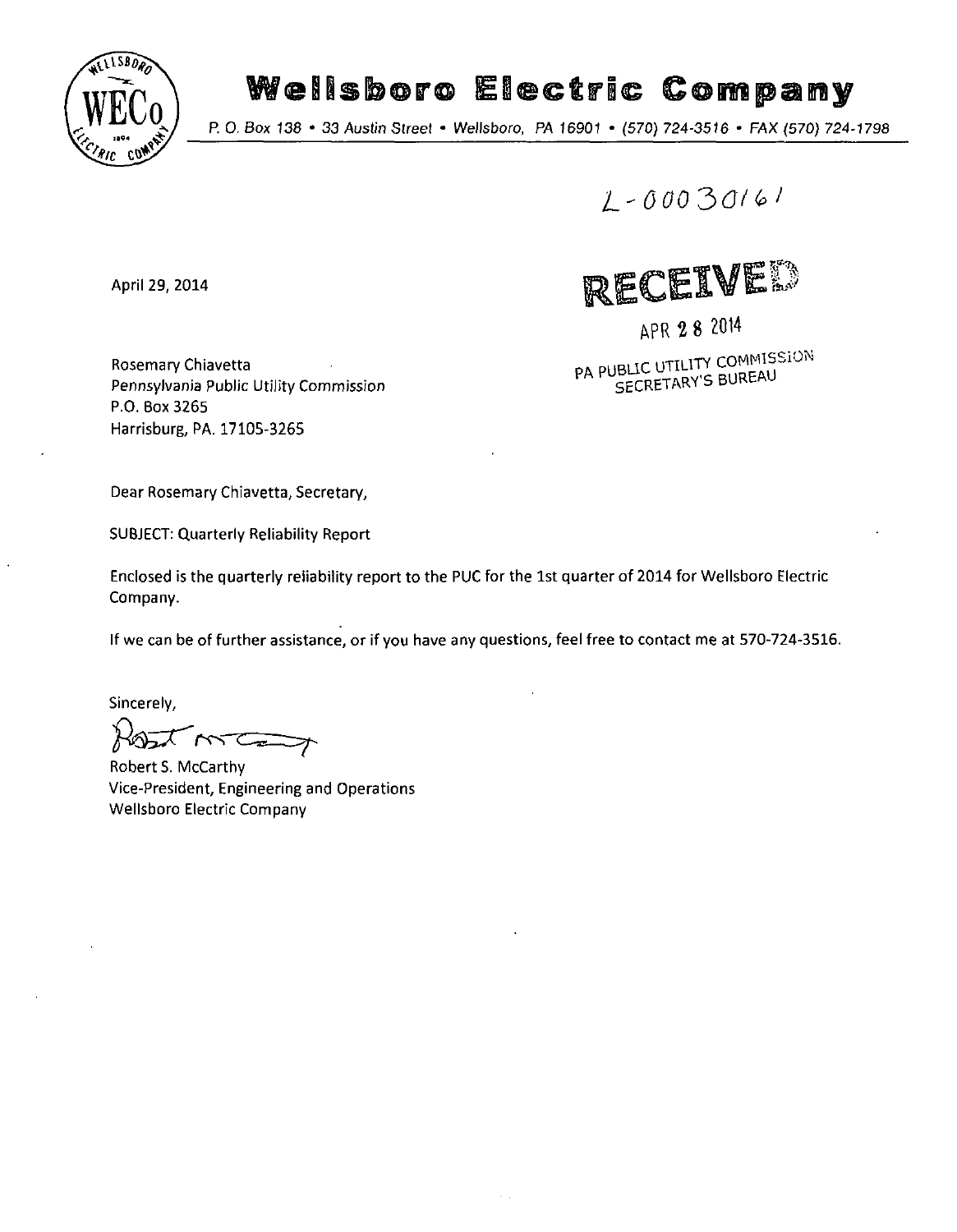# **WELLSBORO ELECTRIC COMPANY**

## QUARTERLY RELIABILITY REPORT 57.195 REPORTING REQUIREMENTS



APR 2 8 2014

January - March 2014 PA PUBLIC UTTLITY COMMISSION

SECRETARY'S BUREAU

 $\epsilon = 1/2$  .

### SUBMITTED BY

ROBERT S. McCARTHY VICE-PRESIDENT, ENGINEERING AND OPERATIONS 570-724-3516

bobbvm@ctenterprises.orq

 $\ddot{\phantom{a}}$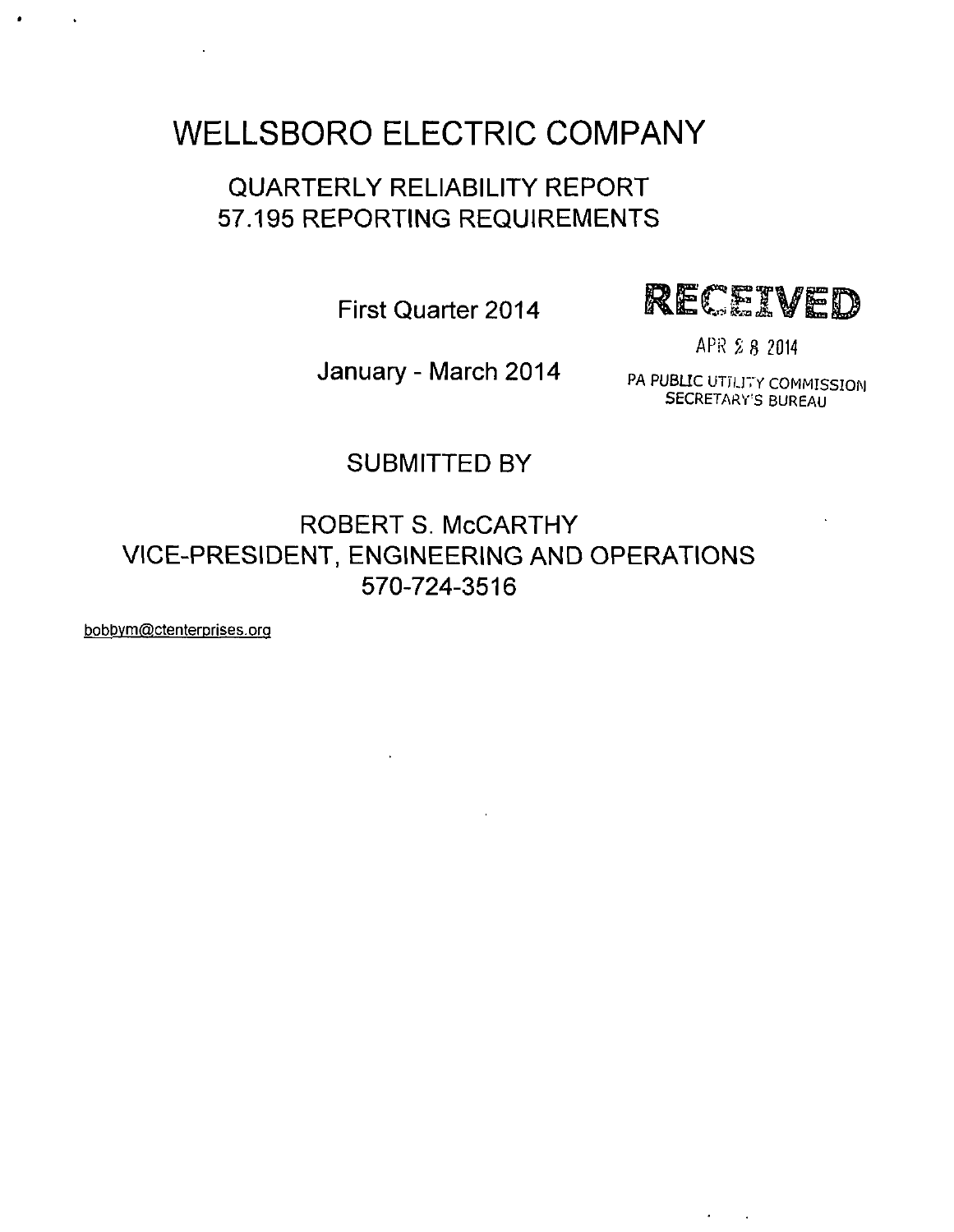57.195 Reporting Requirements Section (e) Item(2)

 $\ddot{\cdot}$ 

Rolling 12-Month reliability index values (SAIFI.CAIDI.SAIDI) for the EDO'S service territory for the receding quarter. The report shall include the data used in calculating the indices, namely the average number of customers served, the number of sustained customers interruptions, the number of customers affected, and the customer minutes of interruption.

#### **WELLSBORO ELECTRIC COMPANY**

#### **ROLLING TWELVE MONTH INTERRUPTION INDEXS**

#### **First Quarter 2014**

| <b>SAIDI</b> | SAIF <sup>®</sup> | CAIDI |
|--------------|-------------------|-------|
| 36.1         | 0.53              | 68.26 |

**ROLLING TWELVE MONTH STANDARD AS ESTABLISHED BY THE PUC** 

| ------<br>$\cdots$<br><u>а</u> і<br>ושו<br>ູ∽ | NF  | -----<br>הוגר<br>CAIDI |
|-----------------------------------------------|-----|------------------------|
| 278                                           | .66 | 167<br>----            |

#### **ROLLING THREE YEAR AVERAGE INTERRUPTION INDEXS**

| SAIDI |  |
|-------|--|
|       |  |

| SAIFI |
|-------|
|       |

| CAIDI |  |
|-------|--|
| 69 6  |  |

**ROLLING THREE YEAR AVERAGE STANDARD AS ESTABLISHED BY THE PUC** 

| SAIDI | ' AlFٽ | CAIDI |
|-------|--------|-------|
| 185   | .35    | 36    |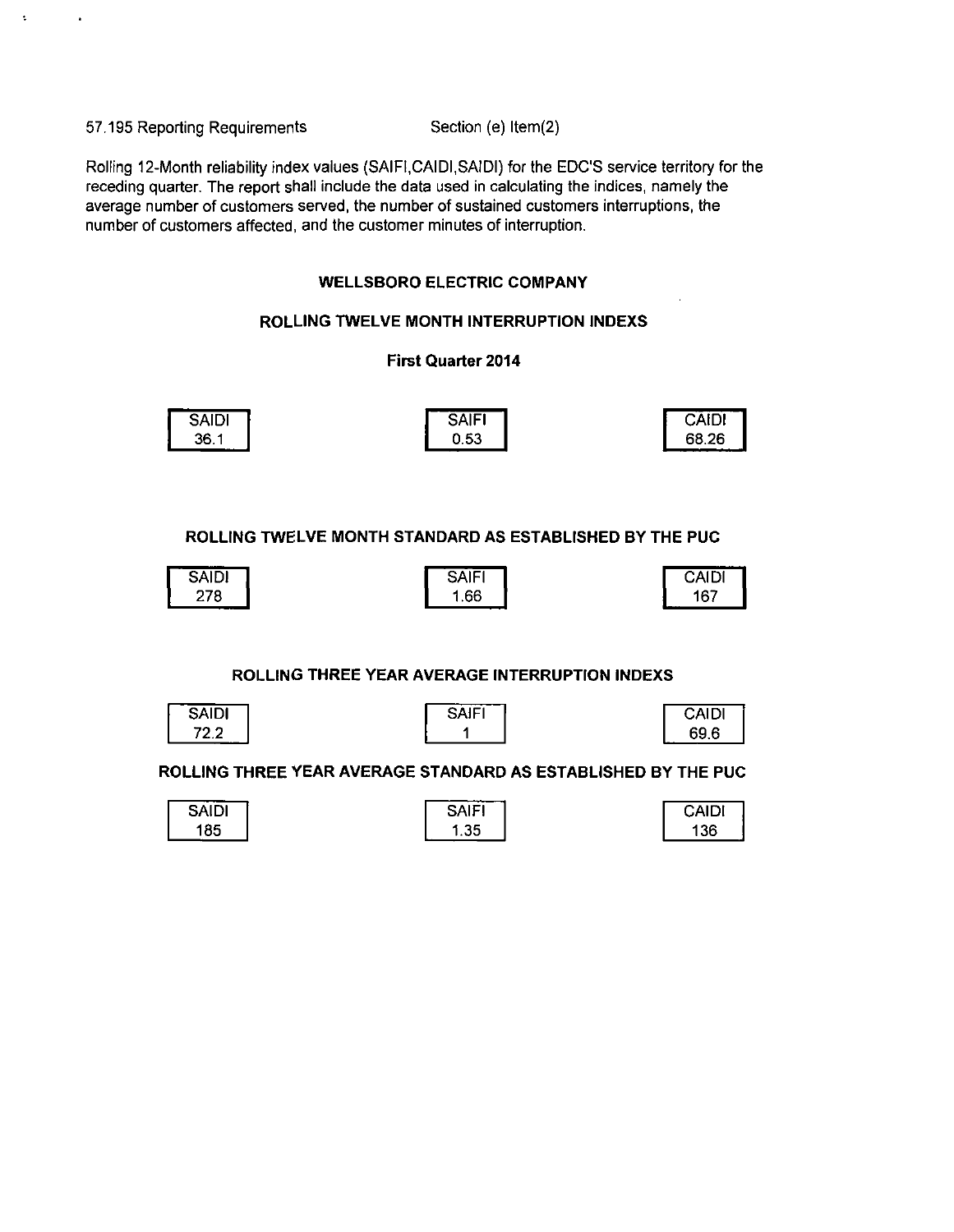| 57.195 Reporting Requirements     |                               | Section (e) Item (2)     |                    |  |
|-----------------------------------|-------------------------------|--------------------------|--------------------|--|
| <b>Wellsboro Electric Company</b> |                               | <b>Relaibility Index</b> | <b>SAIDI</b>       |  |
| Month                             | <b>Total Customer Minutes</b> |                          | # Customers Served |  |
| $Jan-14$                          | 21031                         | 6254                     |                    |  |
| Feb-14                            | 1336                          | 6249                     |                    |  |
| March-14                          | 9715                          | 6251                     |                    |  |
| April-13                          | 8007                          | 6224                     |                    |  |
| $May-13$                          | 3142.8                        | 6233                     |                    |  |
| June-13                           | 29740.8                       | 6257                     |                    |  |
| July-13                           | 66013                         | 6257                     |                    |  |
| Aug-13                            | 8990                          | 6255                     |                    |  |
| Sept-13                           | 6872                          | 6262                     |                    |  |
| $Oct -13$                         | 59159.4                       | 6254                     |                    |  |
| <b>Nov-13</b>                     | 8108.8                        | 6255                     |                    |  |
| Dec-13                            | 3761.4                        | 6252                     |                    |  |
|                                   | 225877.2                      | 75003                    |                    |  |

**Average # Customers Served** 

6250

**ROLLING TWELVE MONTH AVERAGE SAIDI INDEX** 

 $\mathcal{A}^{\mathcal{A}}$  and  $\mathcal{A}^{\mathcal{A}}$ 

**36.14|** 

 $\sim 10^{-1}$ 

 $\mathcal{A}^{\mathrm{c}}$  and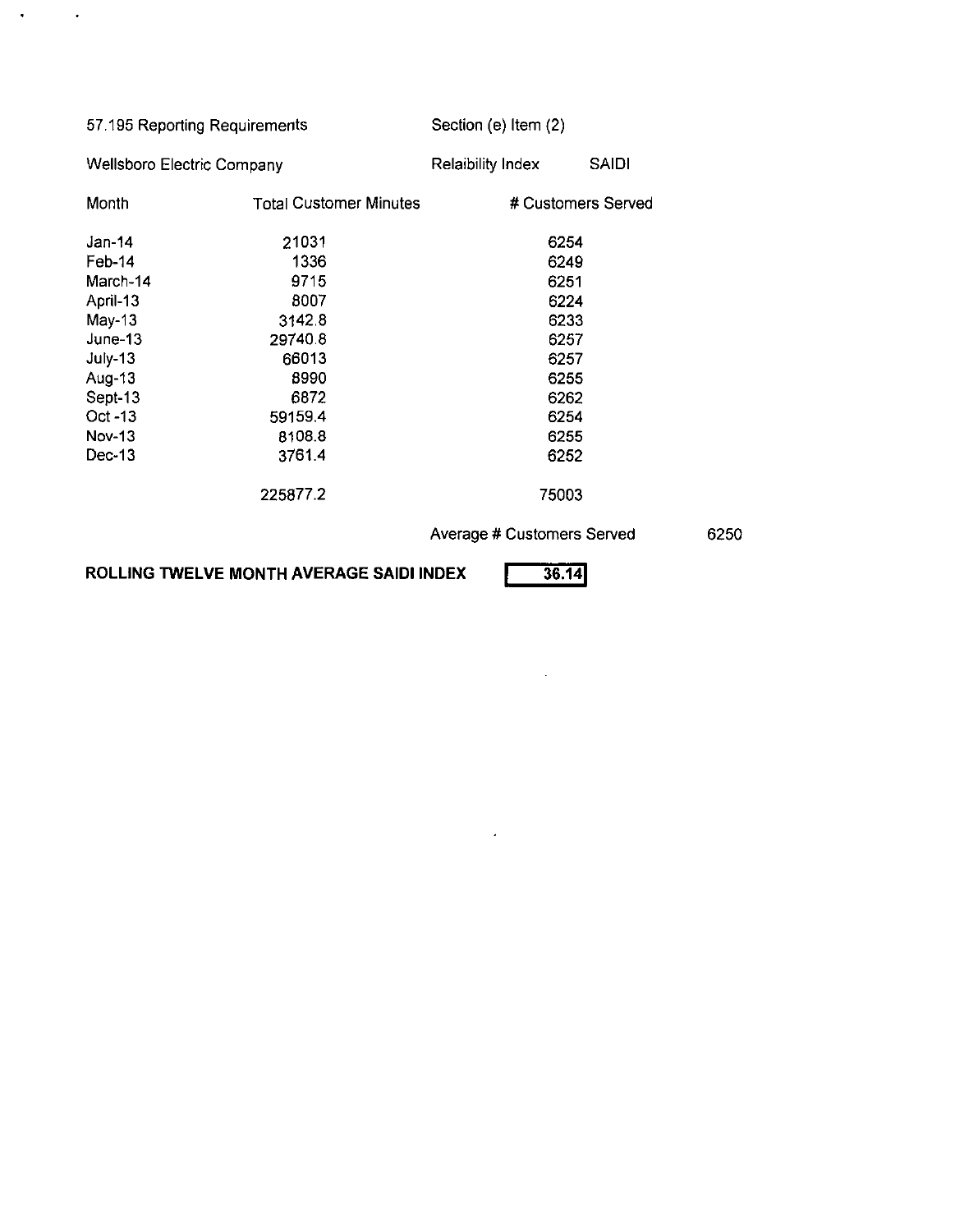| 57.195 Reporting Requirements     |             | Section (e) Item (2)            |              |  |  |
|-----------------------------------|-------------|---------------------------------|--------------|--|--|
| <b>Wellsboro Electric Company</b> |             | <b>Reliability Index</b>        | <b>SAIFI</b> |  |  |
| Month                             | # Customers | # Customers                     |              |  |  |
|                                   | Interrupted | Served                          |              |  |  |
| Jan-14                            | 251         | 6254                            |              |  |  |
| Feb-14                            | 26          | 6249                            |              |  |  |
| Mar-13                            | 144         | 6251                            |              |  |  |
| April-13                          | 51          | 6224                            |              |  |  |
| $May-13$                          | 55          | 6233                            |              |  |  |
| June-13                           | 380         | 6257                            |              |  |  |
| July-13                           | 1522        | 6257                            |              |  |  |
| Aug-13                            | 109         | 6255                            |              |  |  |
| Sept-13                           | 67          | 6262                            |              |  |  |
| Oct-13                            | 523         | 6254<br>$\blacksquare$          |              |  |  |
| Nov-13                            | 135         | 6255                            |              |  |  |
| Dec-13                            | 46          | 6252                            |              |  |  |
|                                   | 3309        | 75003                           |              |  |  |
|                                   |             | <b>Average Customers Served</b> | 6250         |  |  |

 $\mathcal{A}^{\mathcal{A}}$ 

**Rolling Twelve Month Average SAIFI Index 0.53** 

 $\sim$   $\lambda$ 

 $\mathbf{r}$  .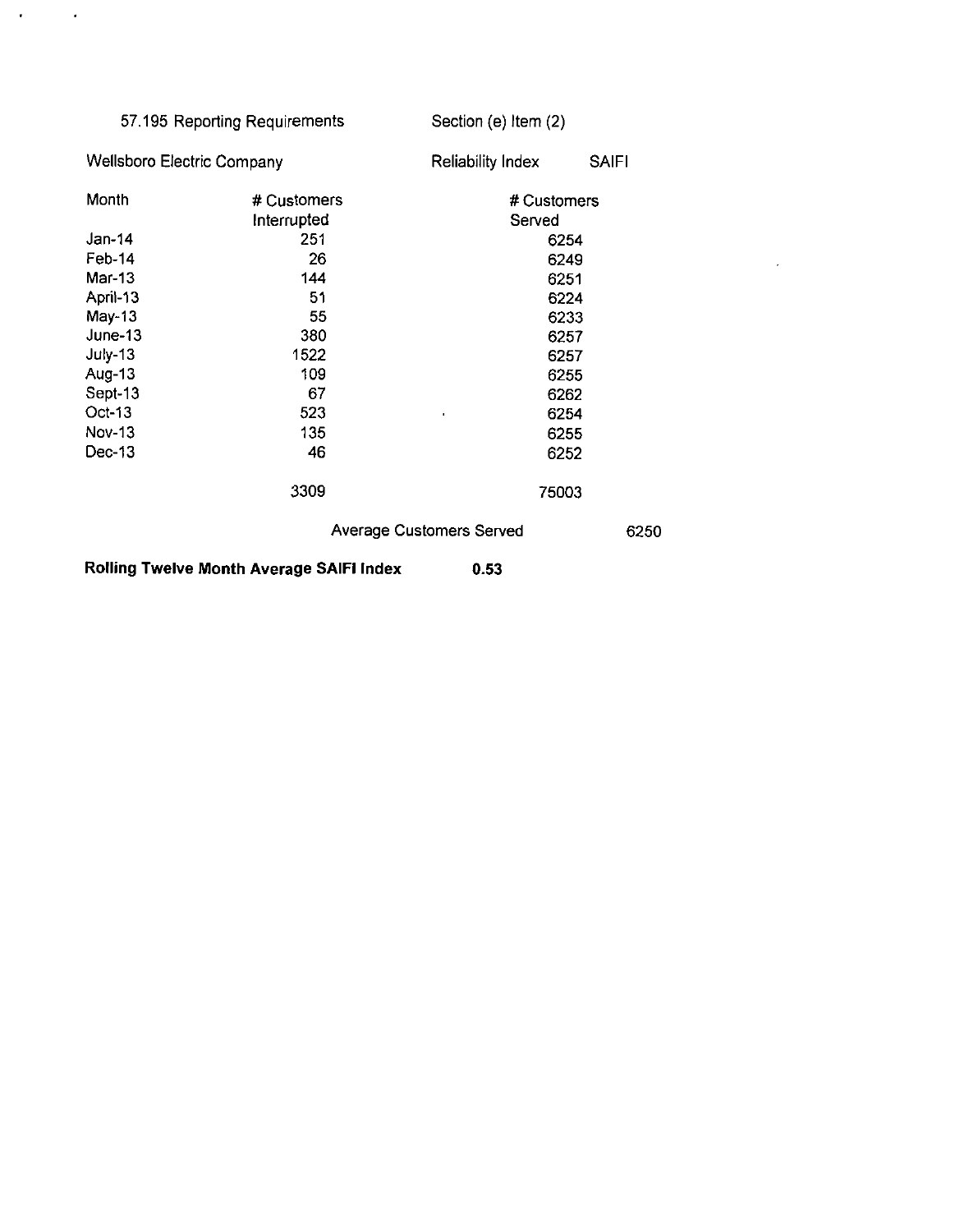| 57.195 Reporting Requirements            |                                         | Section(e) Item (2)      |                            |
|------------------------------------------|-----------------------------------------|--------------------------|----------------------------|
| <b>Wellsboro Electric Company</b>        |                                         | <b>Relaibility Index</b> | <b>CAIDI</b>               |
| Month                                    | <b>Total Customer</b><br><b>Minutes</b> |                          | # Customers<br>Interrupted |
| $Jan-14$                                 | 21031                                   |                          | 251                        |
| Feb-14                                   | 1336                                    |                          | 26                         |
| Mar-14                                   | 9715                                    |                          | 144                        |
| April -13                                | 8007                                    |                          | 51                         |
| $May-13$                                 | 3143.4                                  |                          | 55                         |
| June-13                                  | 29740.8                                 |                          | 380                        |
| July-13                                  | 66013                                   |                          | 1522                       |
| Aug-13                                   | 8990                                    |                          | 109                        |
| Sept-13                                  | 6872                                    |                          | 67                         |
| Oct-13                                   | 59159.4                                 |                          | 523                        |
| <b>Nov-13</b>                            | 8101.8                                  |                          | 135                        |
| Dec-13                                   | 37614                                   |                          | 46                         |
|                                          | 225870.8                                |                          | 3309                       |
| Rolling Twelve Month Average CAIDI Index |                                         | 68.26                    |                            |

 $\mathcal{A}^{\text{max}}_{\text{max}}$  and  $\mathcal{A}^{\text{max}}_{\text{max}}$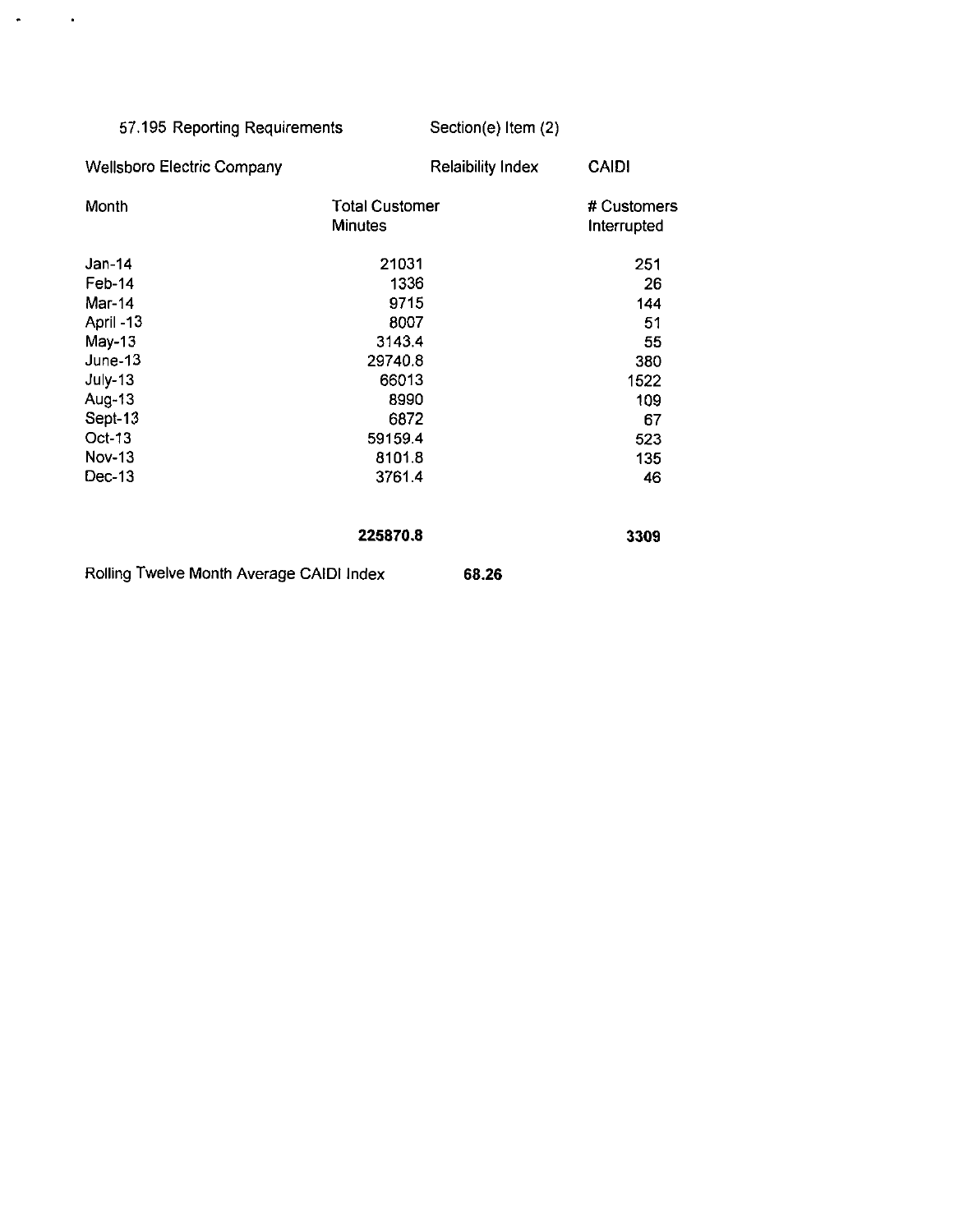#### 57.195 Reporting Requirements Section (e) Item (1)

ù.

A description of each major event that occurred during the preceding quarter including the time and duration of the event, the number of customers affected, the cause of the event and any modified procedures adopted in order to avoid or minimize the impact of similar events in the future.

| <b>Date</b> | Time of | Time      | # Cust          | Cause                     |
|-------------|---------|-----------|-----------------|---------------------------|
|             | Event   | Restored  | <b>Affected</b> |                           |
| 2/1/2014    | 8:14 AM | 12:15 PM  | 636             | Gunshot damaged Conductor |
| 2/6/2014    | 3:58 PM | $9:21$ PM | 6242            | Loss of Power Supply      |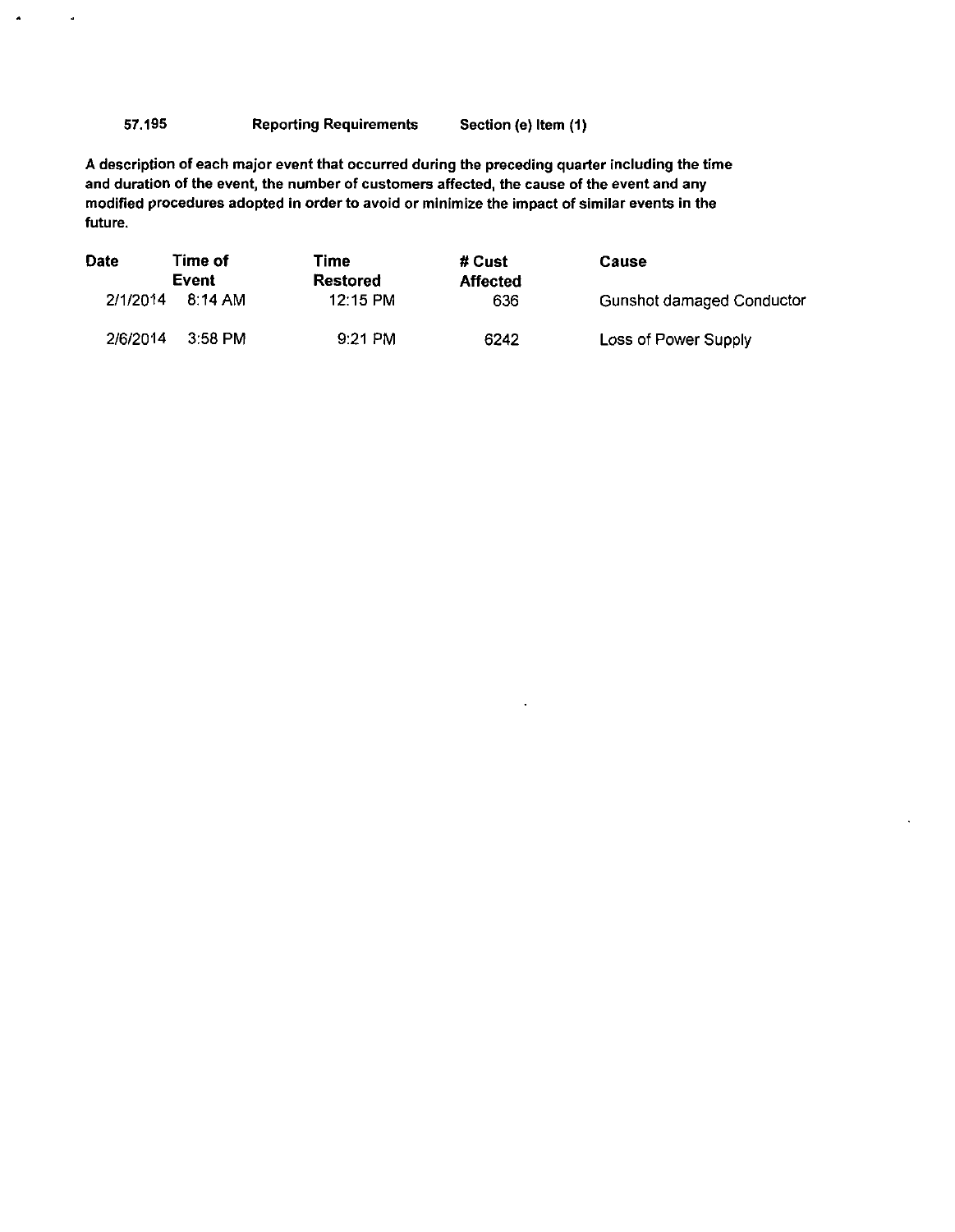The following programs and procedures are in place at Wellsboro Electric in an attempt to control outages, Animal related outages accounted for 13.2% of the total for this reporting period, Wellsboro has had a animal cover-out program in place for the last few years, our policy is to install an insulated animal guard on each pole mount distribution transformer that is installed, we review outage data in an attempt to find customers or a particular area that is experiencing multiple outages from animal contacts and placing animal guards at these location, also at the time we install animal guards, we also install an insulated lead wire from the transformer to the cutout and or line. All new transformers on our 12 kV system is an internally fused transformer thus preventing the need to install a fused cutout and one less piece of equipment to cover up and maintain, Equipment failures accounted for 33.9% or our outages for this period, this is du mainly to the failure of porcelian cutouts, Wellsboro no longer uses this style of cutout. All new cutouts are the polymer type, it is our policy to change any porcelain cutout that is on any pole that the crews work on.

Outage data is reviewed and areas that have had multiple outages from failed cutouts will either be inspected more frequently or may have a cutout replacement program issued for the area. Tree contact accounted for 14.9% of the outages, broken down by the following on ROW 5.0% Off Right of Way 9.9%, Wellsboro has a long term contract with Asplundh Tree Experts contract expires in 2015

Unknown Outages accounted for 14% of the total outages for this period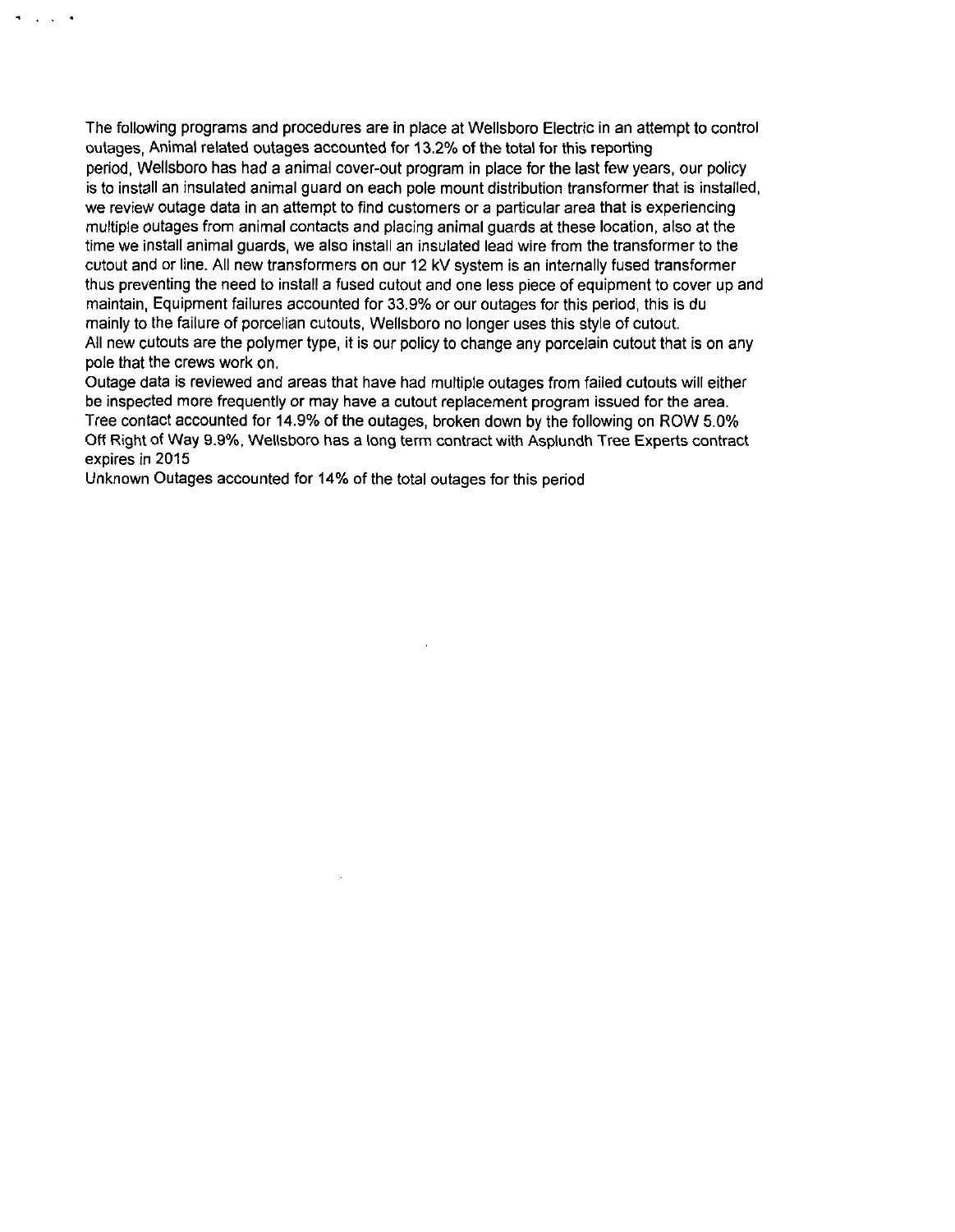#### 57.195 Reporting Requirements Section (e) Item (5)

 $\bullet$  ,  $\bullet$  ,  $\bullet$ 

 $\ddot{\phantom{a}}$ 

A rolling 12-month breakdown and analysis of outage causes during the receding quarter including the number and percentage of service outages, the number of customers interrupted, and customer interruption minutes catergorized by outage cause such as equipment failure, animal contact, tree related, and so forth. Proposed solutions to indentified service problems shall be reported.

| Outage                     |                |                 |                |            |
|----------------------------|----------------|-----------------|----------------|------------|
| Cause                      | # Customers    | # of            | Customer       | Percentage |
|                            | Affected       | Outages         | <b>Minutes</b> | of Outages |
| Animals                    | 271            | 16              | 2255           | 13.2%      |
| <b>Vehicles</b>            | 242            | 2               | 79642.2        | 1.7%       |
| Decay                      | 0              | 0               | 0              | 0.0%       |
| Dig-in                     | 0              | 0               | 0              | 0.0%       |
| <b>Electrical Overload</b> | 1368           | 4               | 54295          | 3.3%       |
| <b>Equipment Failure</b>   | 307            | 41              | 41078          | 33.9%      |
| Fire                       | 1              | 1               | 34.2           | 0.8%       |
| Ice, Sleet, Frost          | $\overline{2}$ | $\overline{2}$  | 55.2           | 1.7%       |
| Lightning                  | 164            | 12 <sub>2</sub> | 11361          | 9.9%       |
| <b>Public Contact</b>      | 0              | 0               | 400.8          | 0.0%       |
| Power Supplier             | 6              |                 | 5953           | 0.8%       |
| Rain                       | 0              | 0               | 0              | 0.0%       |
| Trees                      | 0              | O               | 5553           | 0.0%       |
| Tree, On R.O.W.            | 95             | 6               | 6325           | 5.0%       |
| Tree, Off R.O.W.           | 457            | 12              | 63313          | 9.9%       |
| Unknown Cause              | 330            | 17              | 21882          | 14.0%      |
| Vandalism                  |                |                 |                |            |
| Wind                       | 66             | 7               | 3655           | 5.8%       |
|                            | 3309           | 121             | 295802.4       | 100.00%    |

 $\ddot{\phantom{1}}$